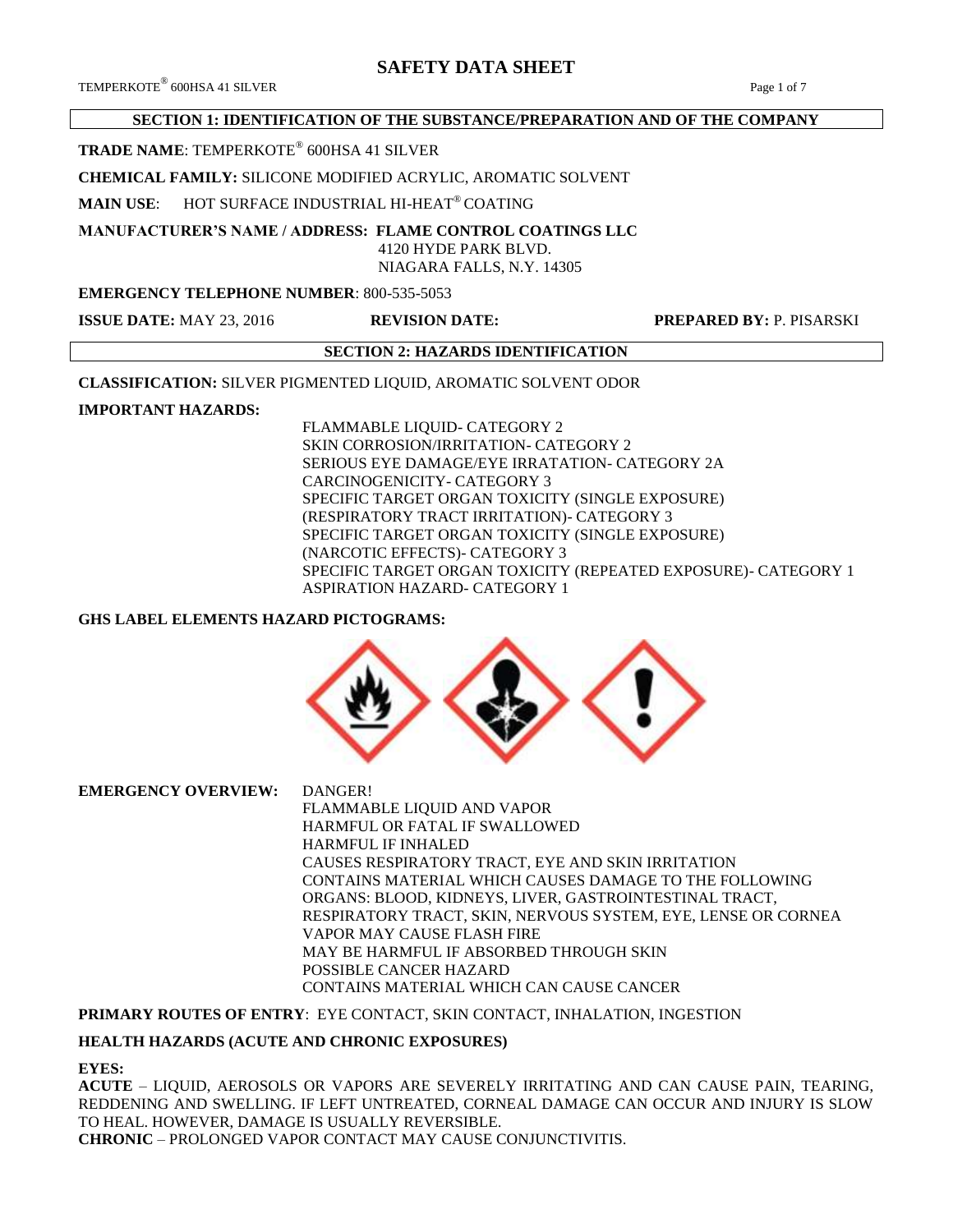# **SECTION 2: HAZARDS IDENTIFICATION (CON'T)**

# **SKIN CONTACT:**

**ACUTE** – REPEATED OR PROLONGED SKIN CONTACT CAN RESULT IN DRY, DEFATTED AND CRACKED SKIN CAUSING INCREASED SUSCEPTIBILITY TO INFECTION. IN ADDITION IRRITATION MAY DEVELOP INTO DERMATITUS. SOLVENTS CAN PENETRATE THE SKIN AND MAY CAUSE EFFECTS SIMILAR TO THOSE IDENTIFIED UNDER ACUTE INHALATION SYMPTOMS.

**CHRONIC** – MAY CAUSE EFFECTS SIMILAR TO THOSE IDENTIFIED UNDER CHRONIC INHALATION EFFECTS.

#### **SKIN ABSORPTION:**

**ACUTE** – ND **CHRONIC** – ND

#### **INHALATION:**

**ACUTE** – SOLVENT VAPORS ARE IRRITATING TO THE EYES, NOSE, AND THROAT. SYMPTOMS OF IRRITATION MAY INCLUDE RED, ITCHY EYES, DRYNESS OF THE THROATAND A FEELING OF TIGHTNESS IN THE CHEST. OTHER POSSIBLE SYMPTOMS OF OVEREXPOSURE INCLUDE: HEADACHE, DIZZINESS, NAUSEA, NARCOSIS FATIGUE AND LOSS OF APPETITE.

**CHRONIC** – CHRONIC EXPOSURE TO ORGANIC SOLVENTS HAS BEEN ASSOCIATED WITH VARIOUS NEUROTOXIC EFFECTS INCLUDING PERMANENT BRAIN AND NERVOUS SYSTEM DAMAGE. SYMPTOMS INCLUDE LOSS OF MEMORY, LOSS OF INTELLECTUAL ABILITY AND LOSS OF COORDINATION. TOLUENE HAS BEEN DEMONSTRATED TO BE EMBRYOFETOTOXIC AND TERATOGENIC IN LABORATORY ANIMALS. PROLONGED OR REPEATED OVEREXPOSURE TO TOLUENE CAN CAUSE IRRITATION TO THE RESPIRATORY TRACT, ENLARGED LIVER, KIDNEY EFFECTS AND CARDIAC SENSITIZATION.

#### **INGESTION:**

**ACUTE** – CAN RESULT IN IRRITATION OF THE DIGESTIVE TRACT. SYMPTOMS CAN INCLUDE SORE THROAT ABDOMINAL PAIN NAUSEA, VOMITING AND DIARRHEA. VOMITING MAY CAUSE ASPIRATION OF SOLVENT RESULTING IN CHEMICAL PNEUMONITIS

# **CHRONIC** – ND

**CONDITIONS AGGRAVATED BY EXPOSURE**: SKIN DISORDERS AND ALLERGIES

#### **SECTION 3: COMPOSITION/INFORMATION ON INGREDIENTS**

# **SUBSTANCE/MIXTURE:** MIXTURE

**OTHER MEANS OF IDENTIFICATION:** NOT AVAILABLE

| <b>HAZARDOUS INGREDIENTS</b>      | $Wt.$ %   | <b>CAS Number</b> |
|-----------------------------------|-----------|-------------------|
| <b>ALUMINUM FLAKE</b>             | $10 - 30$ | 007429-90-5       |
| <b>PARACHLOROBENZOTRIFLOURIDE</b> | $10-30$   | $000098 - 56 - 6$ |
| TERTIARY BUTYL ACETATE            | $10-30$   | 000540-88-5       |
| <b>MICA</b>                       | $5-10$    | $012001 - 26 - 2$ |
| STODDARD SOLVENT                  | $5-10$    | 008052-41-3       |
| HEAVY AROMATIC SOLVENT NAPTHA     | $1 - 5$   | 064742-94-5       |
| <b>TOLUENE</b>                    | $5-10$    | 000108-88-3       |
|                                   |           |                   |

#### **SECTION 4: FIRST AID MEASURES**

**GENERAL**: REMOVE PERSON FROM AFFECTED AREA AND MAKE COMFORTABLE. TREAT SYMPTOMATICALLY.

**EYES**: FLUSH WITH WATER FOR 15 MINUTES. GET MEDICAL ATTENTION.

**SKIN**: REMOVE PRODUCT AND FLUSH AFFECTED AREA WITH WATER FOR 15 MINUTES. IF IRRITATION PERSISTS, SEEK MEDICAL ATTENTION.

**INHALATION**: MOVE TO FRESH AIR. GIVE ASSISTED RESPIRATION IF BREATHING HAS STOPPED OR IS LABORED (CALL A PHYSICIAN).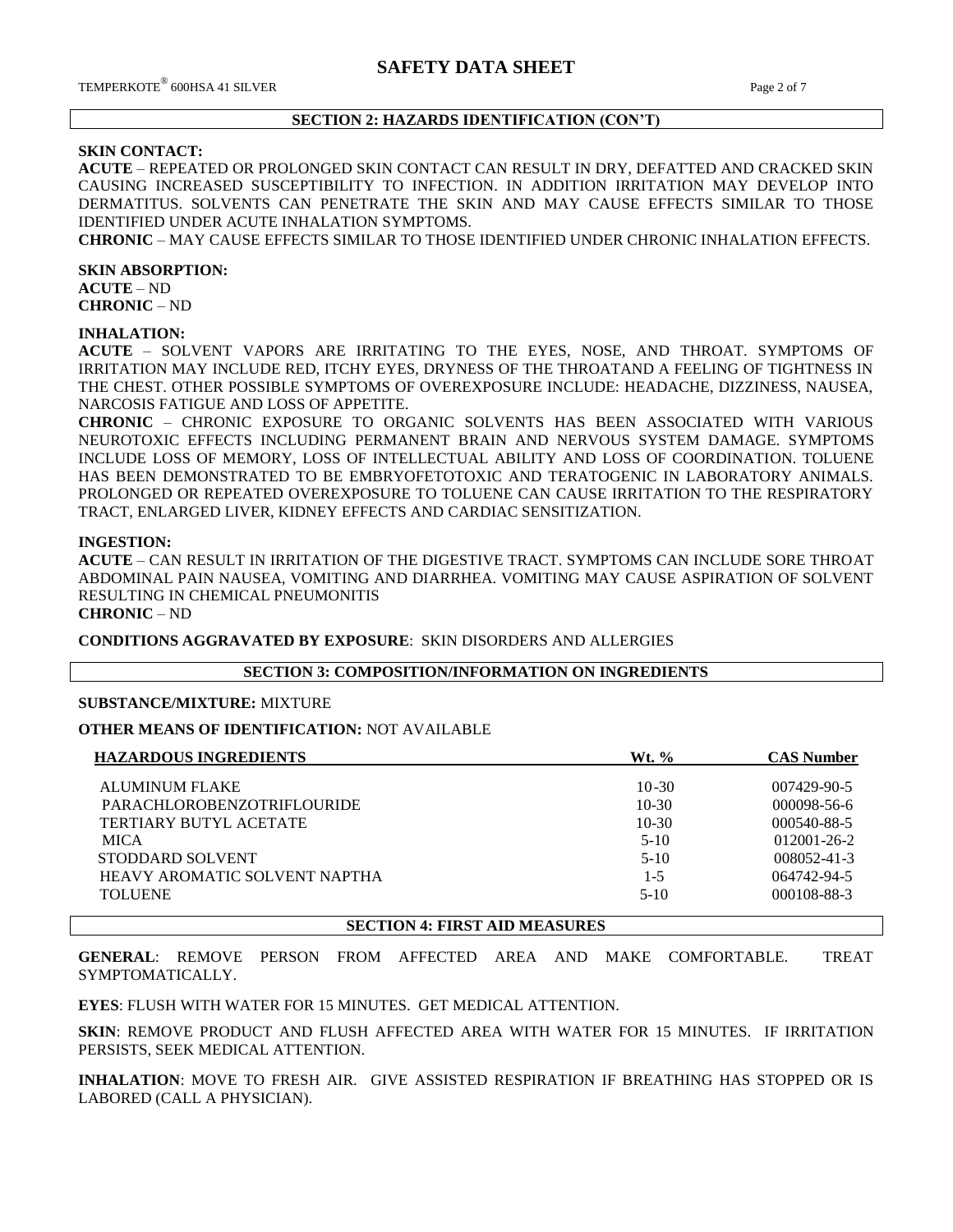## **SECTION 4: FIRST AID MEASURES (CON'T)**

**INGESTION**: GIVE 3 – 4 GLASSES OF WATER OR MILK IF PERSON CONSCIOUS. **DO NOT INDUCE VOMITING!** OBTAIN MEDICAL CARE AND TREATMENT.

**NOTES TO PHYSICIAN:** ACUTE MASSIVE EXPOSURE TO TOLUENE CAN CAUSE TRANSIENT HEMATURIA AND ALBUMINURIA. CARDIAC ARRHYTHMIAS CAN OCCUR AFTER MASSIVE INHALATION.

#### **SECTION 5: FIRE FIGHTING MEASURES**

**EXTINGUISHNG MEDIA**: IGNITION MAY GIVE RISE TO A CLASS B FIRE. IN CASE OF FIRE USE: WATER FOG, CARBON DIOXIDE, DRY CHEMICAL, OR ALCOHOL FOAM.

**SPECIFIC HAZARDS ARISING FROM CHEMICAL:** FLAMABLE LIQUID AND VAPOR. IN A FIRE OR IF HEATED A PRESSURE INCREASE WILL OCCUR AND THE CONTAINER MAY BURST, WITH THE RISK OF A SUBSEQUENT EXPLOSION. VAPOR IS HEAVIER THAN AIR AND WILL SPREAD ACROSS THE GROUND.

**HAZARDOUS DECOMPOSITION PRODUCTS: CO, CO<sub>2</sub>** 

**HAZARDOUS POLYMERIZATION (REACTIVITY**): WILL NOT OCCUR.

**SPECIAL FIRE FIGHTING PROCEDURES**: WEAR SELF-CONTAINED BREATHING APPARATUS AND PROTECTIVE CLOTHING. WATER SPRAY IS USEFUL IN COOLING FIRE-EXPOSED VESSELS AND IN DISPERSING VAPORS.

**UNUSUAL FIRE AND EXPLOSIVE HAZARDS**: MAY GENERATE TOXIC OR IRRITATING COMBUSTION PRODUCTS. SUDDEN REACTION AND FIRE MAY RESULT IF PRODUCT IS MIXED WITH AN OXIDIZING AGENT. SOLVENT VAPORS MAY BE HEAVIER THAN AIR. UNDER CONDITIONS OF STAGNANT AIR, VAPORS MAY BUILD UP AND TRAVEL ALONG THE GROUND TO AN IGNITION SOURCE.

# **SECTION 6: ACCIDENTAL RELEASE MEASURES**

**STEPS TO BE TAKEN IN CASE MATERIAL IS RELEASED OR SPILLED:** SHUT OFF SOURCES OF IGNITION. COVER SPILLS WITH ABSORBENT. PLACE IN METAL CONTAINERS FOR RECOVERY OR DISPOSAL. PREVENT ENTRY INTO SEWERS, STORM DRAINS, AND WATERWAYS.

# **SECTION 7: HANDLING AND STORAGE**

**GENERAL**: STORE IN COOL, WELL VENTILATED AREAS. KEEP AWAY FROM HEAT AND OPEN FLAMES. AVOID PROLONGED INHALATION OF HEATED VAPORS OR MISTS. AVOID PROLONGED SKIN CONTACT. USE NON-SPARKING TOOLS AND GROUNDING CABLES WHEN TRANSFERRING. CONTAINERS MAY BE HAZARDOUS WHEN EMPTY.

**STORAGE**: AVOID TEMPERATURE EXTREMES. STORE AWAY FROM EXCESSIVE HEAT, FROM SOURCES OF IGNITION AND FROM REACTIVE MATERIALS. MATERIAL CAN BURN; LIMIT INDOOR STORAGE TO AREAS EQUIPPED WITH AUTOMATIC SPRINKLERS. STORE OUT OF DIRECT SUNLIGHT IN A COOL PLACE. KEEP CONTAINERS TIGHTLY CLOSED. GROUND ALL METAL CONTAINERS DURING STORAGE AND HANDLING.

# **SECTION 8: EXPOSURE CONTROL/PERSONAL PROTECTION**

| <b>EXPOSURE LIMITS (ppm)</b> |                                      |                                  |              |  |  |
|------------------------------|--------------------------------------|----------------------------------|--------------|--|--|
| <b>INGREDIENTS (CAS)</b>     | <b>OSHA</b>                          | <b>ACGIH</b>                     | <b>OTHER</b> |  |  |
|                              | <b>STEL</b><br>TWA                   | <b>STEL</b><br>TWA               |              |  |  |
| 007429-90-5                  | 10mg/m <sup>3</sup><br>ND            | 10mg/m <sup>3</sup><br><b>ND</b> | (SEE NOTE 1) |  |  |
| 000098-56-6                  | NE<br>NE                             | <b>NE</b><br>NE                  |              |  |  |
| 000540-88-5                  | 200<br><b>NE</b>                     | 200<br><b>NE</b>                 |              |  |  |
| 012001-26-2                  | 3mg/m <sup>3</sup><br>N <sub>D</sub> | 3mg/m <sup>3</sup><br>ND         | (SEE NOTE 1) |  |  |
| 008052-41-3                  | 100<br><b>NE</b>                     | 100<br><b>NE</b>                 |              |  |  |
| 064742-94-5                  | 100<br>NE                            | 400<br><b>NE</b>                 |              |  |  |
| 000108-88-3                  | 100<br>150                           | 100<br>150                       |              |  |  |

**LEGEND**: (M) MAX. EXPOSURE LIMIT; (S) OCCUPATIONAL EXP. LIMIT; (R) SUPPLIERS REC. LIMIT, (+) PERCUTANEOUS RISK NOTE 1: VALUES MEANINGFUL ONLY WHEN HARDENED PRODUCT IS ABRADED, GROUND, ETC.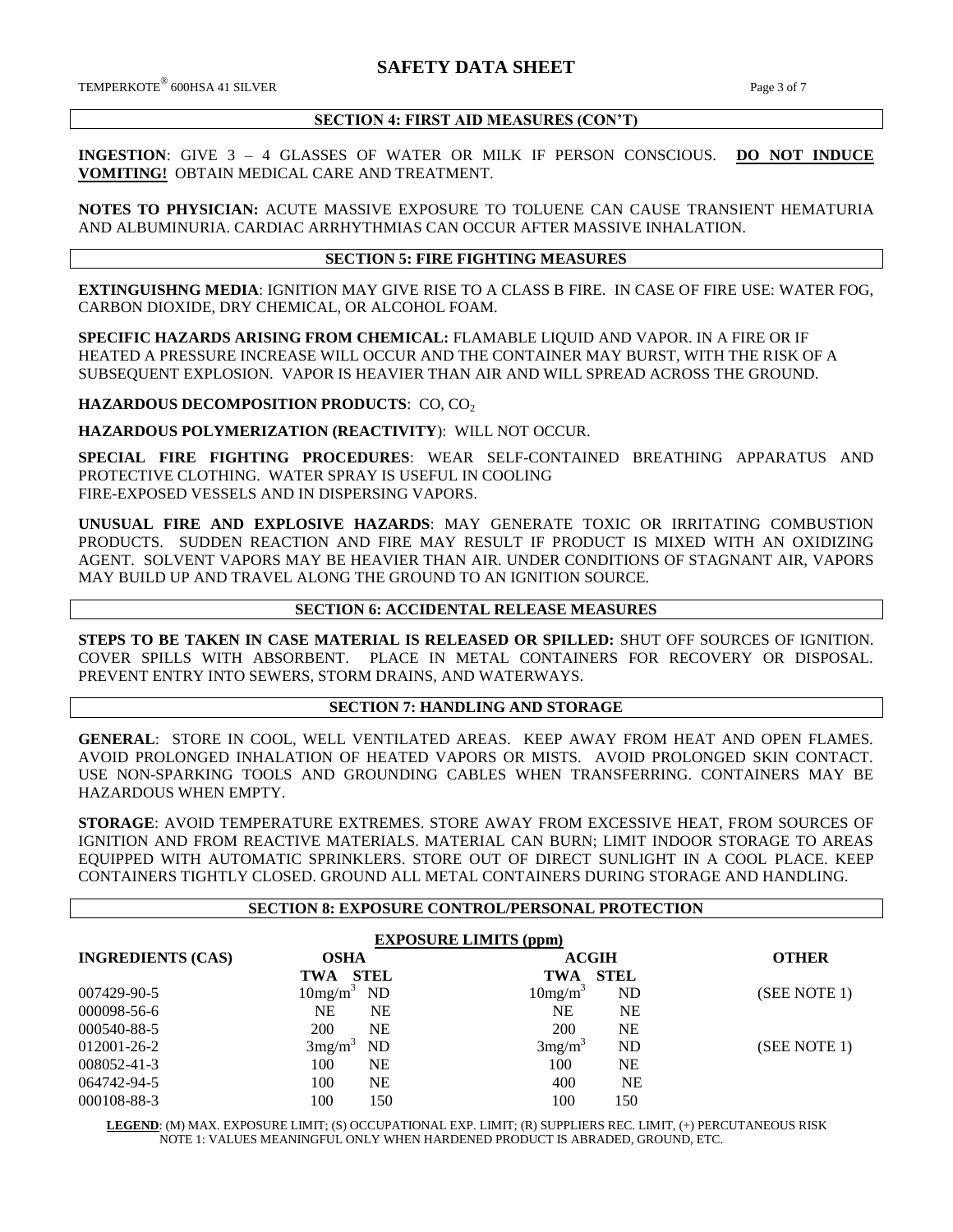$\mathrm{TEMPERKOTE}^{\circledR}$  600HSA 41 SILVER  $\hspace{150pt}$  Page 4 of 7

# **SECTION 8: EXPOSURE CONTROL/PERSONAL PROTECTION (CON'T)**

**ENGINEERING CONTROLS**: EXHAUST VENTILATION IS SUFFICIENT TO KEEP AIRBORNE CONCENTRATION OF THE SOLVENTS BELOW THEIR RESPECTIVE TLV'S. EXHAUST AIR MAY NEED TO BE CLEANED BY SCRUBBERS OR FILTERS TO REDUCE ENVIRONMENTAL CONTAMINATION.

**RESPIRATORY PROTECTION**: NONE REQUIRED IN ADEQUATELY VENTILATED AREAS. IF VAPOR CONCENTRATION EXCEEDS 20ppm FOR LONGER THAN 15 MINUTES, A NIOSH APPROVED RESPIRATOR FOR ORGANIC VAPORS IS RECOMMENDED.

**PROTECTIVE GLOVES**: NITRILE RUBBER.

**EYE PROTECTION**: SPLASH-PROOF GOGGLES OR CHEMICAL SAFETY GLASSES.

**OTHER PROTECTIVE EQUIPMENT**: LONG SLEEVED SHIRTS AND TROUSERS. EMERGENCY SHOWERS AND EYE WASH STATIONS SHOULD BE READILY ACCESSIBLE.

# **SECTION 9: PHYSICAL AND CHEMICAL PROPERTIES**

#### **APPEARANCE**

**BOILING POINT**: 110.6°C (231.1°F) (TOLUENE) **SPECIFIC GRAVITY**: 1.15-1.25

**FLASHPOINT:** 4.4°C (40°F) TCC (TOLUENE) **SOLUBILITY IN WATER**: INSOLUBLE

**EVAPORATION RATE:**  $>1$  (BUTYL ACETATE = 1) **AUTO IGNITION TEMP**: 480°C (869°F)

**COEFFICIENT OF WATER/OIL DISTRIBUTION**: ND **% SOLIDS BY WT**: 27%

**% VOLATILES BY VOLUME**: 79%

**PHYSICAL STATE:** LIQUID **FLAMMABLE LIMITS**: NOT AVAILABLE **COLOR:** SILVER **LOWER EXPLOSION LIMIT**: 1.2% **ODOR: AROMATIC SOLVENT <b>UPPER EXPLOSION LIMIT**: 7.0% **pH**: NA **VAPOR PRESSURE**: 24 mm Hg (TOLUENE) **MELTING POINT**: ND **VAPOR DENSITY**: 3.1 (AIR = 1)

# **SECTION 10: STABILITY AND REACTIVITY**

**STABILITY**: STABLE; HOWEVER MAY FORM PEROXIDES OF UNKNOWN STABILITY

**CONDITIONS TO AVOID**: NOT APPLICABLE (MATERIAL IS STABLE).

**INCOMPATIBILITY (MATERIAL TO AVOID):** OXIDIZING AGENTS (PERCHLORATES, NITRATES), STRONG ACIDS, HYPOCHLORITES, AND PEROXIDES SHOULD NOT BE COMBINED WITH PHOSPHOROUS CONTAINING MATERIALS BECAUSE HIGHLY TOXIC FUMES CAN BE EMITTED IN A FIRE SITUATION.

# **SECTION 11: TOXICOLOGICAL INFORMATION**

# **ACUTE TOXICITY**

| PRODUCT/INGREDIENT NAME       | <b>RESULT</b>              | <b>SPECIES</b> | <b>DOSE</b>   | <b>EXPOSURE</b>          |
|-------------------------------|----------------------------|----------------|---------------|--------------------------|
| p-Chlorobenzotrifluoride      | LD50 ORAL                  | <b>RAT</b>     | 13 g/kg       | $\overline{\phantom{0}}$ |
|                               | LD50 ORAL                  | <b>RAT</b>     | $<$ 870 mg/kg | $\overline{\phantom{0}}$ |
| <b>Toluene</b>                | <b>LC50 INHALATION GAS</b> | <b>RAT</b>     | 6000 ppm      | 6Hrs                     |
|                               | LD50 ORAL                  | <b>RAT</b>     | 4100 mg/kg    |                          |
| <b>Tertiary Butyl Acetate</b> | <b>LC50 INHALATION GAS</b> | <b>RAT</b>     | 2230 $mg/m3$  | 4Hrs                     |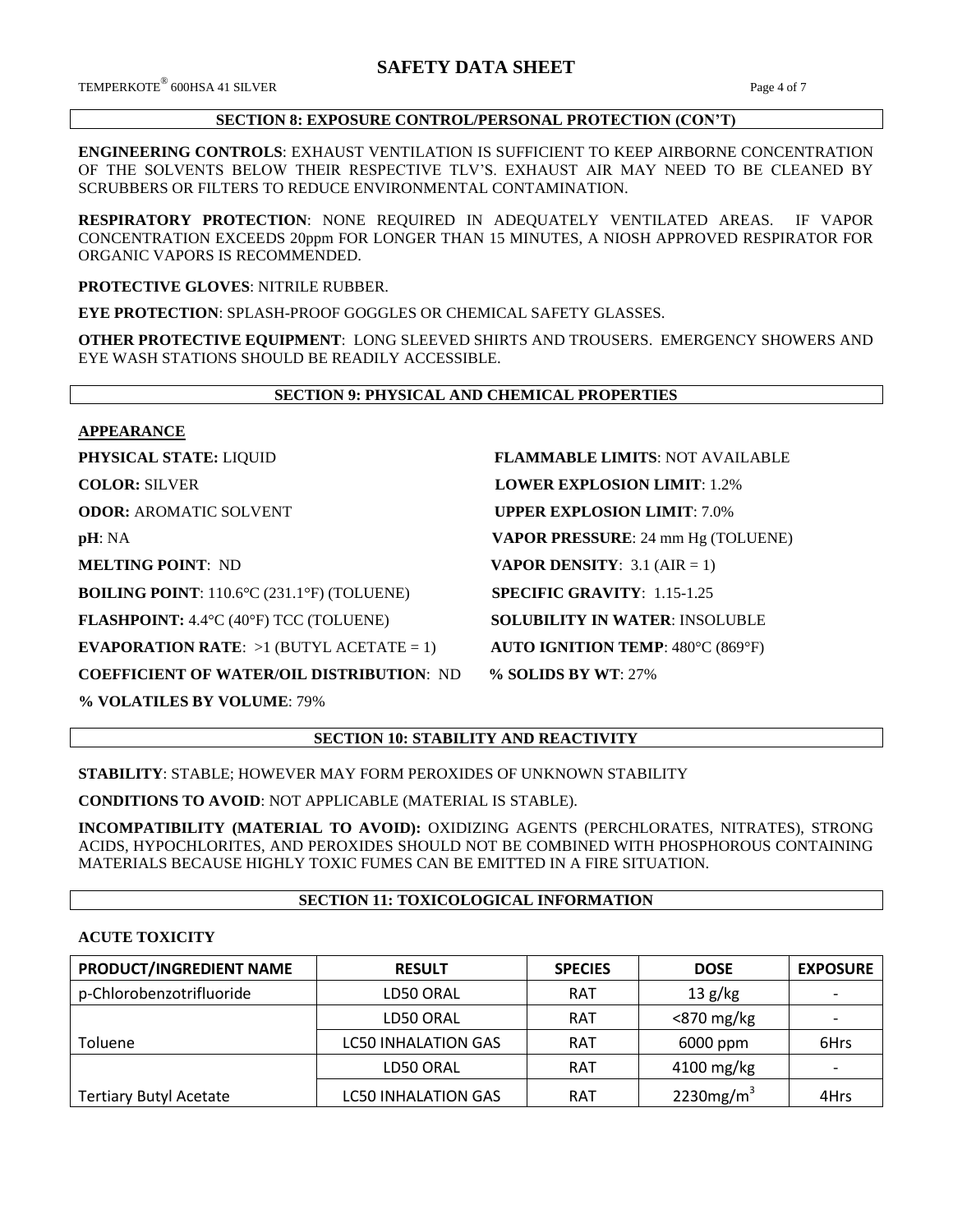# **SECTION 11: TOXICOLOGICAL INFORMATION (CON'T)**

#### **CARCINOGENICITY**

| <b>PRODUCT/INGREDIENT NAME</b> | OSHA                       | IARC | <b>NTP</b>               |
|--------------------------------|----------------------------|------|--------------------------|
| <sup>-</sup> oluene            | POSSIBLE SELECT CARCINOGEN |      | $\overline{\phantom{0}}$ |

# **SPECIFIC TARGET ORGAN TOXICITY (SINGLE EXPOSURE)**

| PRODUCT/INGREDIENT NAME  | <b>CATEGORY</b> | <b>ROUTE OF EXPOSURE</b> | <b>TARGET ORGANS</b>               |
|--------------------------|-----------------|--------------------------|------------------------------------|
|                          |                 |                          | RESPIRATORY TRACT<br>IRRATAION AND |
| p-Chlorobenzotrifluoride | CATEGORY 3      | N/A                      | NARCOTIC EFFECTS                   |

#### **SPECIFIC TARGET ORGAN TOXICITY (REPEATED EXPOSURE)**

| <b>PRODUCT/INGREDIENT NAME</b>  | <b>LATEGORY</b> | <b>ROUTE OF EXPOSURE</b> | <b>TARGET ORGANS</b> |
|---------------------------------|-----------------|--------------------------|----------------------|
| Chlorobenzotrifluoride<br>$n-0$ | FGORY<br>rego   | N/L                      | N/D                  |

# **POTENTIAL ACUTE HEALTH EFFECTS**

**EYE:** CAUSES SERIOUS EYE IRRATATION **INHALATION:** CAN CAUSE CNS DEPRESSION, MAY CAUSE DROWSINESS AND DIZZINESS, REPIRATORY IRRATATION **SKIN CONTACT:** CASUES SKIN IRRATAION **INGESTION:** CAN CAUSE CNS DEPRESSION MAY BE FATAL IF SWALLOWED

# **POTENTIAL CHRONIC EFFECTS**

**GENERAL:** MAY CAUSE DAMAGE TO ORGANS THROUGH PROLONGED AND REPEATED EXPOSURE **TERATOGENICITY:** YES **MUTAGENICITY:** NO **EMBRYOTOXICITY:** NO

# **SECTION 12: ECOLOGICAL INFORMATION**

| <b>PRODUCT/INGREDIENT NAME</b> | <b>RESULT</b>                        | <b>SPECIES</b>         | <b>EXPOSURE</b> |
|--------------------------------|--------------------------------------|------------------------|-----------------|
| Tertiary Butyl Acetate         | LC50 296 - 362 mg/L FRESHWATER       | <b>FRESHWATER FISH</b> | 96 Hrs          |
| Toluene                        | LC50 7.3 $\sim$ 22.8 mg/l FRESHWATER | <b>FRESHWATER FISH</b> | 96 Hrs          |

# **SECTION 13: DISPOSAL CONSIDERATIONS**

**WASTE DISPOSAL METHODS**: INCINERATION IS PREFERRED. COMPLY WITH ALL FEDERAL, STATE AND LOCAL REGULATIONS. RCRA CLASSIFIED HAZARDOUS WASTE WITH CHARACTERISTIC OF IGNITABILITY.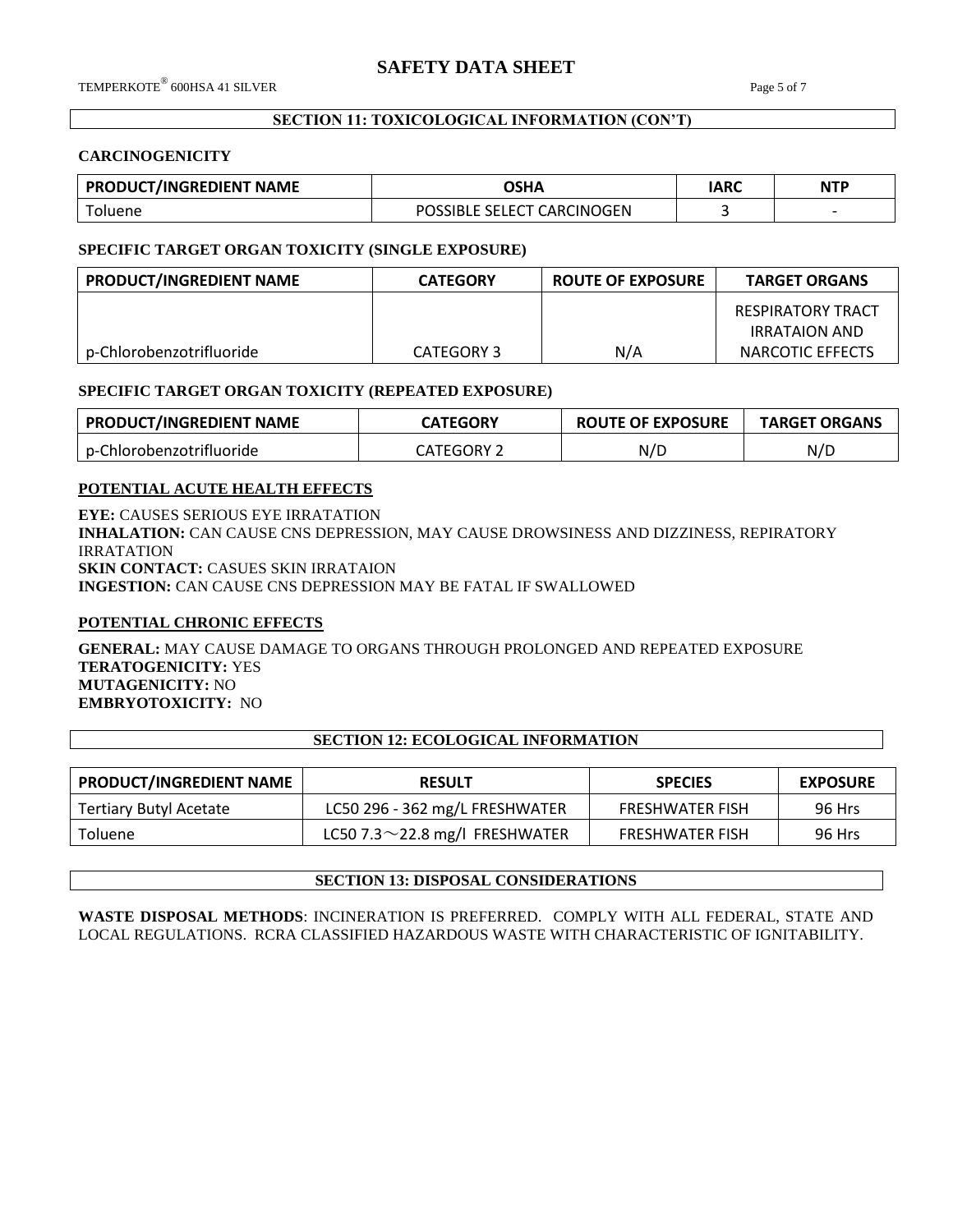# **SAFETY DATA SHEET**

 $\rm{TEMPERKOTE}^{\circledR}$  600HSA 41 SILVER  $\rm{Page\ 6}$  of  $7$ 

# **SECTION 14: TRANSPORT INFORMATION**

|                                      | <b>DOT</b><br><b>CLASSIFICATION</b>                       | <b>TDG</b><br><b>CLASSIFICATION</b>                                                                                                                                    | <b>MEXICO</b><br><b>CLASSIFICATION</b>               | <b>IATA</b>                                       | <b>IMDG</b>                              |
|--------------------------------------|-----------------------------------------------------------|------------------------------------------------------------------------------------------------------------------------------------------------------------------------|------------------------------------------------------|---------------------------------------------------|------------------------------------------|
| <b>UN NUMBER</b>                     | <b>UN1263</b>                                             | UN1263                                                                                                                                                                 | UN1263                                               | UN1263                                            | UN1263                                   |
| UN PROPER SHIPPING<br><b>NAME</b>    | <b>PAINT</b>                                              | <b>PAINT</b>                                                                                                                                                           | <b>PAINT</b>                                         | <b>PAINT</b>                                      | <b>PAINT</b>                             |
| <b>TRANSPORT HAZARD</b><br>CLASS(ES) | 3                                                         | $\overline{3}$                                                                                                                                                         | $\overline{3}$                                       | 3                                                 | 3                                        |
| <b>PACKING GROUP</b>                 | Ш                                                         | П                                                                                                                                                                      | Ш                                                    | Ш                                                 | $\mathsf{II}$                            |
| <b>ENVIRONMENTAL</b>                 |                                                           |                                                                                                                                                                        |                                                      |                                                   |                                          |
| <b>HAZARD</b>                        | <b>NO</b>                                                 | NO.                                                                                                                                                                    | <b>NO</b>                                            | NO.                                               | NO.                                      |
| <b>ADDITIONAL HAZARD</b>             | Special provisions<br>Not Applicable<br><b>ERG No.128</b> | Product classified<br>as per the<br>following<br>sections of the<br>Transportation of<br>Dangerous Goods<br>Regulations: 2.<br>18-2.19 (Class 3).<br><b>ERG No.128</b> | Special provisions<br>(ERG#128)<br><b>ERG No.128</b> | Special<br>provisions<br><b>Not</b><br>Applicable | Emergency<br>schedules<br>(EmS) F-E, S-E |

# **SECTION 15: REGULATORY INFORMATION**

**MATERIAL VOC** = 179 gram/ liter **COATING VOC** = 419 gram/liter

**TSCA (TOXIC SUBSTANCE CONTROL ACT):** ALL COMPONENTS ARE LISTED IN THE TSCA CHEMICAL SUBSTANCE INVENTORY.

**CERCLA (COMPREHENSIVE RESPONSE COMPENSATION and LIABILITY ACT):** REPORTABLE QUANTITY, TOLUENE 1000 LBS.

#### **SARA TITLE III**

 **SECTION 312 HAZARD CLASS:** IMMEDIATE (ACUTE) HEALTH HAZARD, DELAYED HEALTH HAZARD; FIRE HAZARD

 **SECTION 313 LISTED INGREDIENTS**: TOLUENE (CAS #000108-88-3).

**CALIFORNIA PROPOSITION 65:** THE BELOW LIST OF COMPOUNDS IS KNOWN TO THE STATE OF CALIFORNIA TO CAUSE CANCER, BIRTH DEFECTS OR OTHER REPRODUCIVE HARM: CAS #000108-88-3.